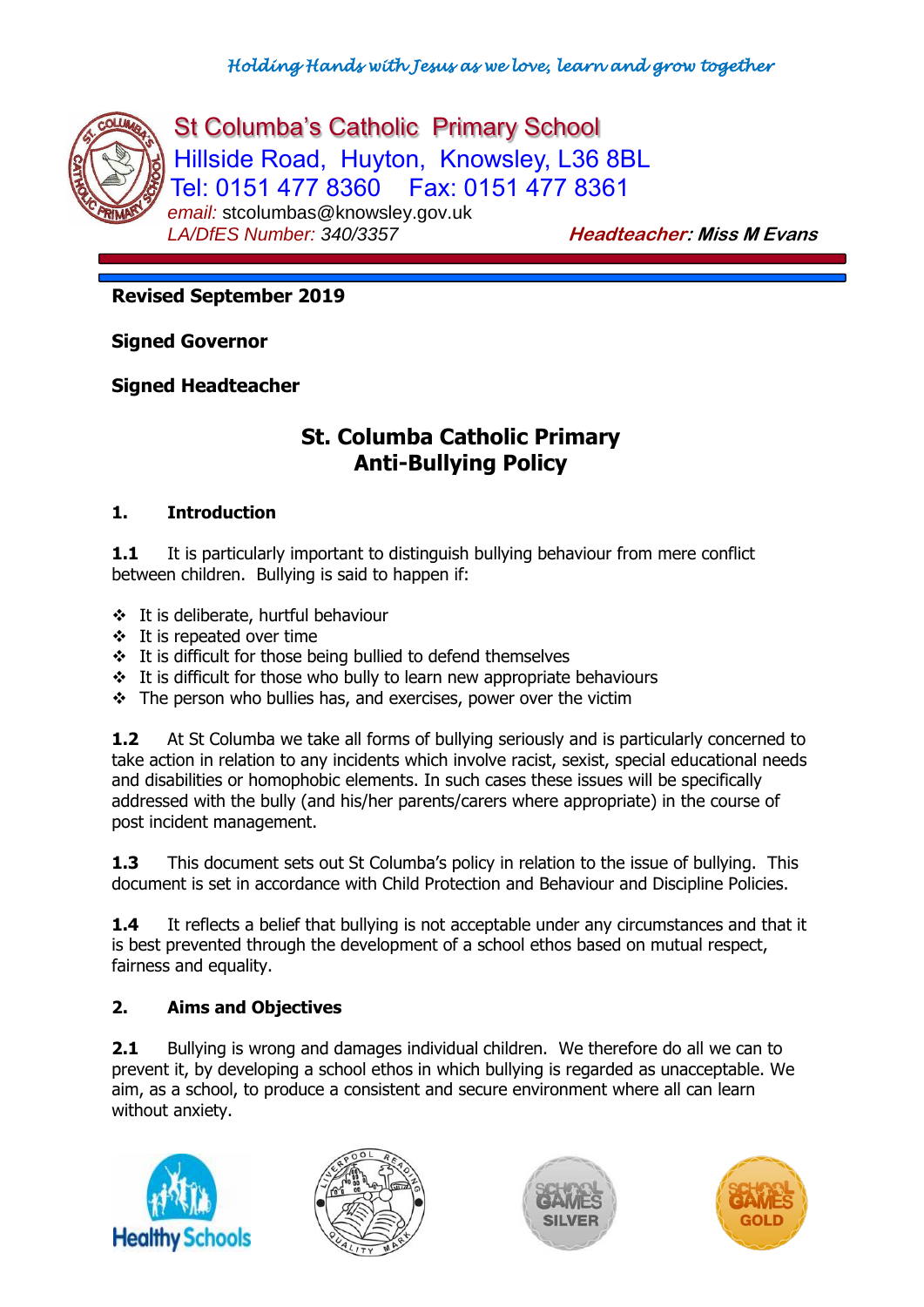**2.2** This policy aims to produce a consistent school response to any bullying incidents that may occur.

**2.3** We aim to make all those connected with the school aware of our opposition to bullying, and we make clear each persons responsibilities with regard to the eradication of bullying in our school.

## **3. The Role of Governors**

**3.1** The governing body supports the Headteacher in all attempts to eliminate bullying from our school. This policy statement makes it very clear that the governing body does not allow bullying to take place in our school, and that any incidents of bullying that do occur are taken very seriously and dealt with appropriately.

**3.2** The governing body monitors the incidents of bullying that occur, and reviews the effectiveness of the school policy regularly. The governors require the Headteacher to keep accurate records of all incidents of bullying and to report to the governors on request about the effectiveness of school anti-bullying strategies.

**3.3** The governing body responds within ten days to any request from a parent to investigate incidents of bullying. In all cases, the governing body notifies the Headteacher and ask him/her to conduct an investigation into the case and to report back to a representative of the governing body.

## **4. The Role of the Headteacher**

**4.1** It is the responsibility of the Headteacher to implement the school anti-bullying strategy and to ensure that all staff (both teaching and non-teaching) are aware of the school policy and know how to deal with incidents of bullying. The Headteacher reports to the governing body about the effectiveness of the anti-bullying policy on request.

**4.2** The Headteacher ensures that all children know that bullying is wrong, and that it is unacceptable behaviour in school. The Headteacher draws the attention of children to this fact at suitable moments, for example, if an incident occurs, the Headteacher may choose to use it as the focus for a whole school / key stage assembly.

**4.3** The Headteacher ensures that all staff receive sufficient training to be equipped to deal with all incidents of bullying.

**4.4** The Headteacher sets the current climate of mutual support and praise for success, so making bullying less likely. When children feel they are important and belong to a friendly and welcoming school, bullying is far less likely to be part of their behaviour.

## **5. The Role of the Teacher**

**5.1** Teachers in our school take all forms of bullying seriously, and intervene to prevent incidents from taking place. They keep their own records of all incidents that happen in their class and that they are aware of in school.







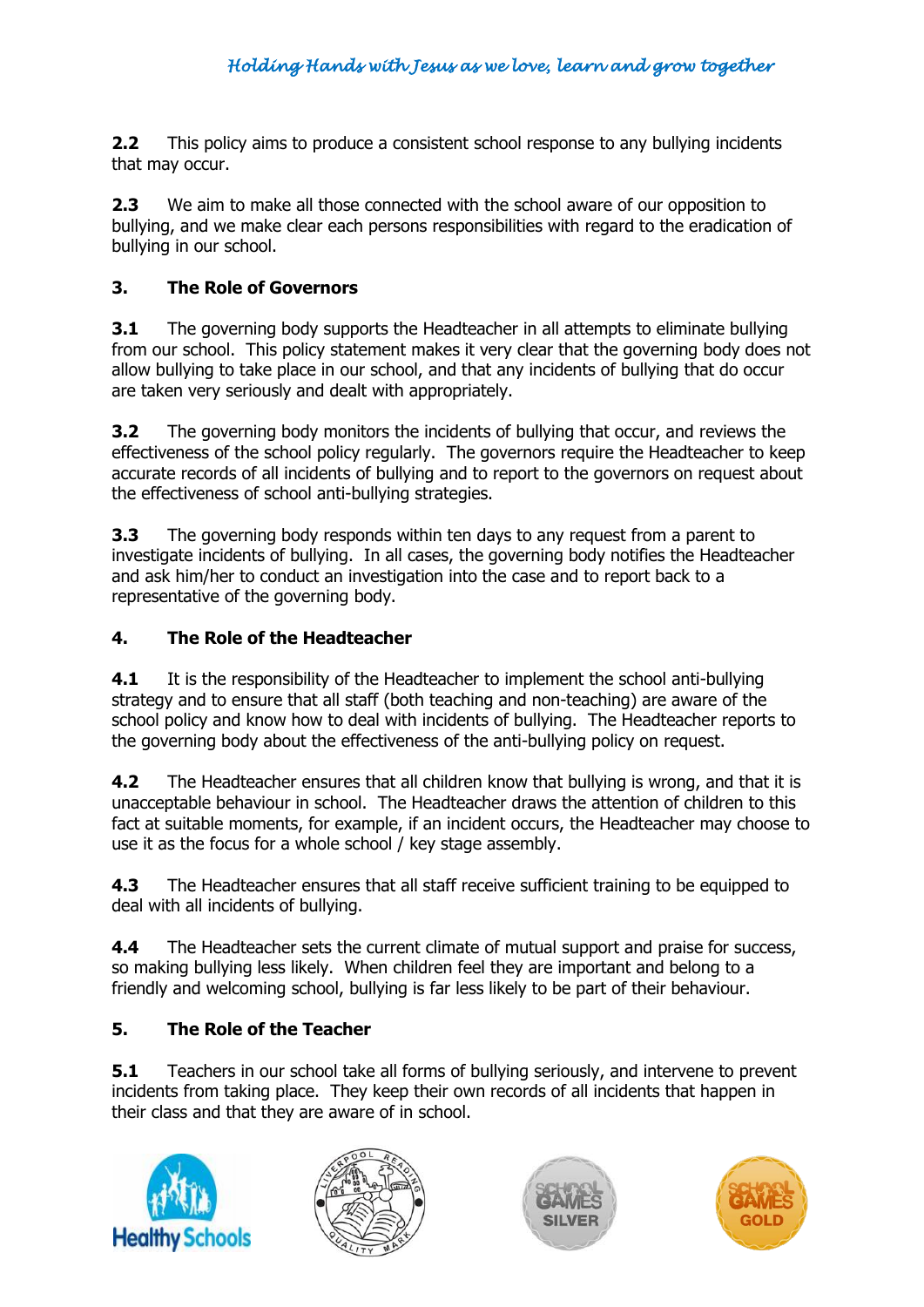**5.2** If teachers witness an act of bullying, they do all they can to support the child who is being bullied. If a child is being bullied over a period of time, then, after consultation with the Headteacher, the teacher informs the child's parent.

**5.3** If, as teachers, we become aware of any bullying taking place between members of a class, we deal with the issue immediately. This may involve counselling and support for the victim of the bullying, and punishment for the child who has carried out the bullying. We spend time talking to the child who has bullied: we explain why the action of the child was wrong, and we endeavour to help the child change their behaviour in future. If a child is repeatedly involved in bullying other children, we inform the Headteacher and the Learning Mentor. We then invite the child's parents into the school to discuss the situation. In more extreme cases, for example where these initial discussions have proven ineffective, the Headteacher may contact external support agencies.

**5.4** Teachers routinely attend training, which enables them to become equipped to deal with incidents of bullying and behaviour management.

**5.5** Teachers attempt to support all children in their class and to establish a climate of trust and respect for all. By praising, rewarding and celebrating the success of all children in line with the school's Behaviour and Discipline Policy, we aim to prevent incidents of bullying.

#### **6. Parental Involvement**

**6.1** St Columba is firmly committed to working in partnership with parents and believes that the best outcomes emerge when professionals and parent/carers are able to work together when bullying occurs.

**6.2** We recognise the important influence which parent/carers have on their children and would wish to enlist their support when their child is involved in bullying – either as victim or a perpetrator.

**6.3** If a child is involved in a serious incident of bullying or there is evidence that the same child is involved repeatedly in less serious incidents (either as a victim or a perpetrator) the Headteacher will inform parents and invite them to become involved in the management of the problem and the prevention of further incidents. Isolated and less serious incidents will be managed by school staff and parents informed.

**6.4** Parents have a responsibility to support the school's anti-bullying policy and actively encourage their child to be a positive member of the school community.

## **7. Prevention**

**7.1** All staff involved in the education and/or supervision of children will be made aware of the issue of bullying and the need to apply the schools policy when episodes of bullying are witnessed or reported. Staff will consistently reinforce the message to children that bullying is unacceptable and will take positive action to prevent and control it.







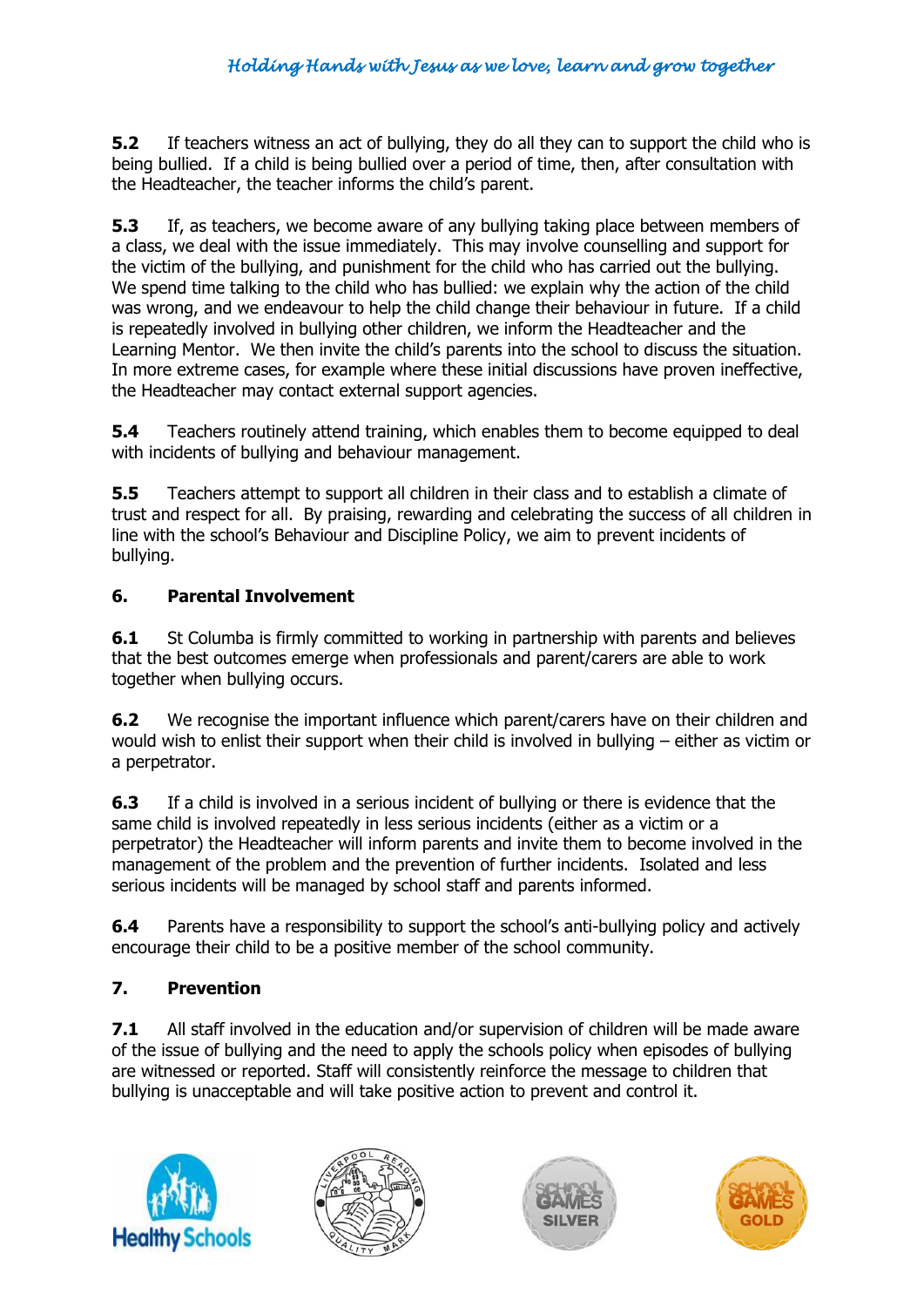**7.2** In addition the issue of bullying will be raised with pupils at a number of levels including:

**7.2.1 At whole school level** – through Friendship/Anti Bullying Weeks, Circle Time and the PSHE Curriculum when children will be informed of the school's policy and the actions that will be taken to prevent bullying taking place. This issue will be raised regularly when the whole school will be informed of the progress of the anti-bullying policy and any changes which may be introduced.

**7.2.2 At classroom level** – during circle time, anti-bullying lessons and PSHE lessons.

**7.2.3 At individual level** – children who are felt to be at risk of bullying (or who have suffered from bullying in the past) will be offered additional support and guidance from the Learning Mentor or other appropriate staff / agencies.

**7.3** Children that have bullied others will be given advice and support and taught strategies to enable them to bring their unacceptable behaviour under control and to prevent further incidents.

**7.4** Children will be encouraged to talk to staff about incidents of bullying which they experience or of which they may be aware. In these circumstances staff will respond positively, take the expression of concern seriously and ensure that the matter is fully investigated.

**7.5** Parents who believe their children are the victim of bullying should share their concerns with school at the earliest opportunity and be prepared to work with school to keep their children safe in future. All expressions of concern will be taken seriously and investigated thoroughly.

**7.6** Similarly if parents believe their child is bullying others, this information should be shared with school so that the problem can be addressed and a plan agreed to prevent further incidents and the bullying child helped to change their behaviour.

**7.7** All of these preventative strategies operate within a school ethos founded on equality, fairness and respect for others in which individual differences are celebrated and seen as a source of enrichment. In order to help children learn and develop appropriate responses to others, all staff at all times will treat each other (and children, parents and carers) with courtesy and respect and will model appropriate and acceptable behaviour.

**7.8** School is committed to creating a bully-free environment and will ensure that its policy is applied rigorously. All staff involved in the teaching and/or supervision of children will take responsibility for addressing incidents which fall with the school's definition of bullying and ensure that the victim receives what support is required; the bully is informed of the unacceptability of his/her behaviour and a record is made of the incident.

**7.9** All children need to be aware that staff want to be informed of any incidents or concerns and that action will be taken when bullying is reported.







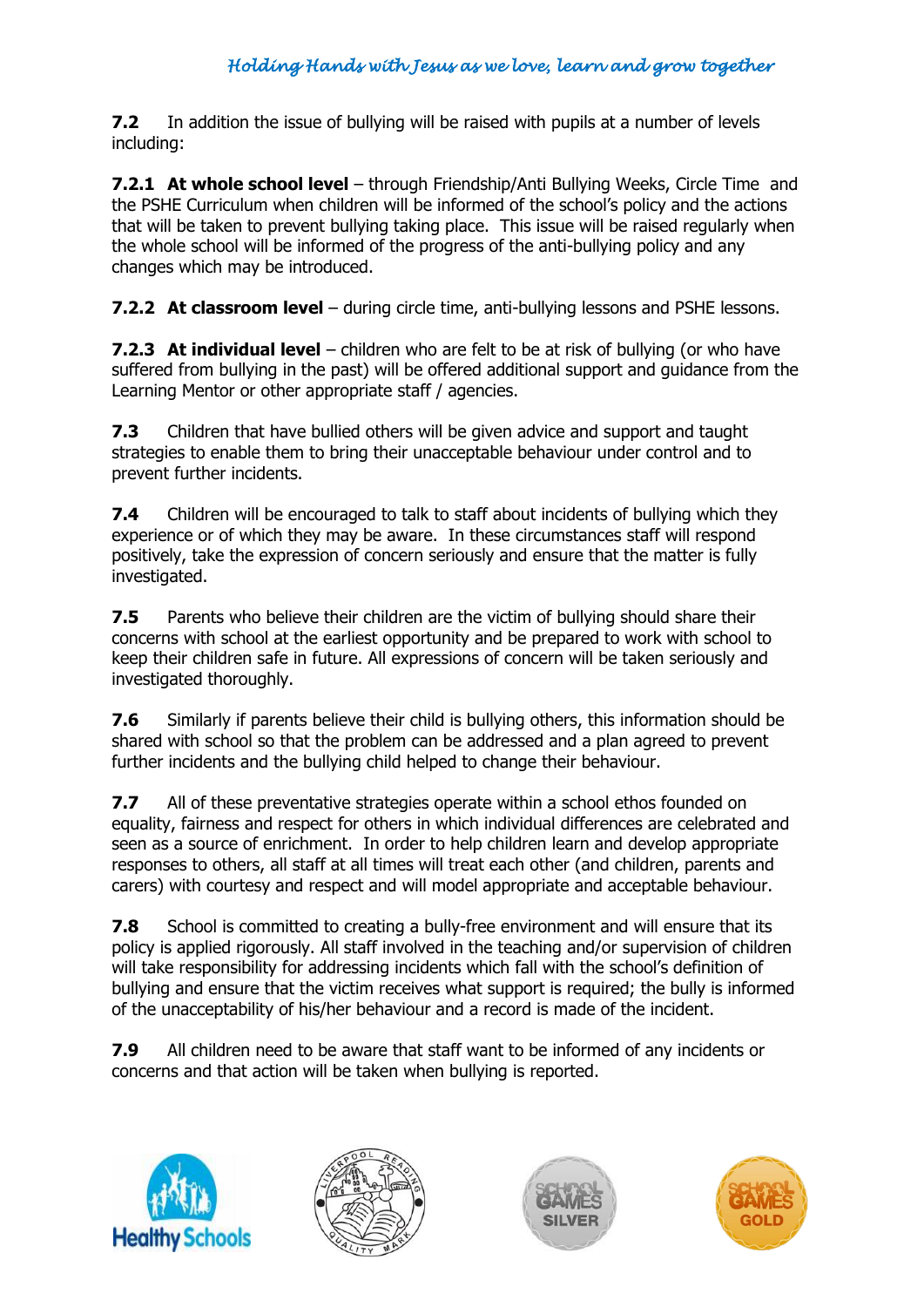#### **8. Incident Management**

**8.1** St Columba will take firm and decisive action to deal with any incident of bullying which is witnessed by or reported to any member of staff. Any instances must first be reported to the class teacher, who will then investigate. If the incident falls within the school's definition of bullying, then it will be logged in the Incident Book (located in the Headteacher's Office). The Headteacher will monitor this log to look for either patterns of behaviour, key times or identify places within the school where bullying is particularly prevalent.

**8.2** If the incident is judged to be of a severe instance, or is a repeated behaviour, then it will also be reported directly to the Headteacher who will contact the Parent's/Carers of both the bully and the victim.

## **8.3 Post incident responses for the victim**

When a member of staff receives information, either directly or indirectly, that a child may have been the victim of a bullying incident, this report will be taken seriously and investigated (as above). We will offer a proactive, sympathetic and supportive response to children who are the victims of bullying. In all instance the Headteacher or other management team member will follow up to ensure that the bullying has not reoccurred.

#### **8.4 Post incident responses for the bully**

St Columba Catholic Primary takes bullying behaviour very seriously and will adopt a supportive, pragmatic, problem-solving approach to enable bullies to behave in a more acceptable way.

School will respond to incidents of bullying behaviour in a proportionate way  $-$  the more serious the concern the more serious the response. When sanctions are felt to be necessary they will be applied consistently and fairly. The following options will be considered:

- Immediate action to stop an incident of bullying in progress. Engagement with the bully to reinforce the message that their behaviour is a breach of school rules and is unacceptable.
- ❖ Parents informed
- Loss of lunch/break time privileges, seclusion
- $\div$  Removal from class/group
- Withholding participation in sports or out of school activity (if not essential part of curriculum)
- Fixed periods of exclusion
- Permanent exclusion (in extreme cases which may involve violence)
- Rewards/positive reinforcement for children in order to promote change and bring unacceptable behaviour under control

## **9. Monitoring and evaluating**

**9.1** Each incident of bullying falling within the school definition will be recorded in the school's centrally held incident log. Any incidents with a racist, sexist, disability or